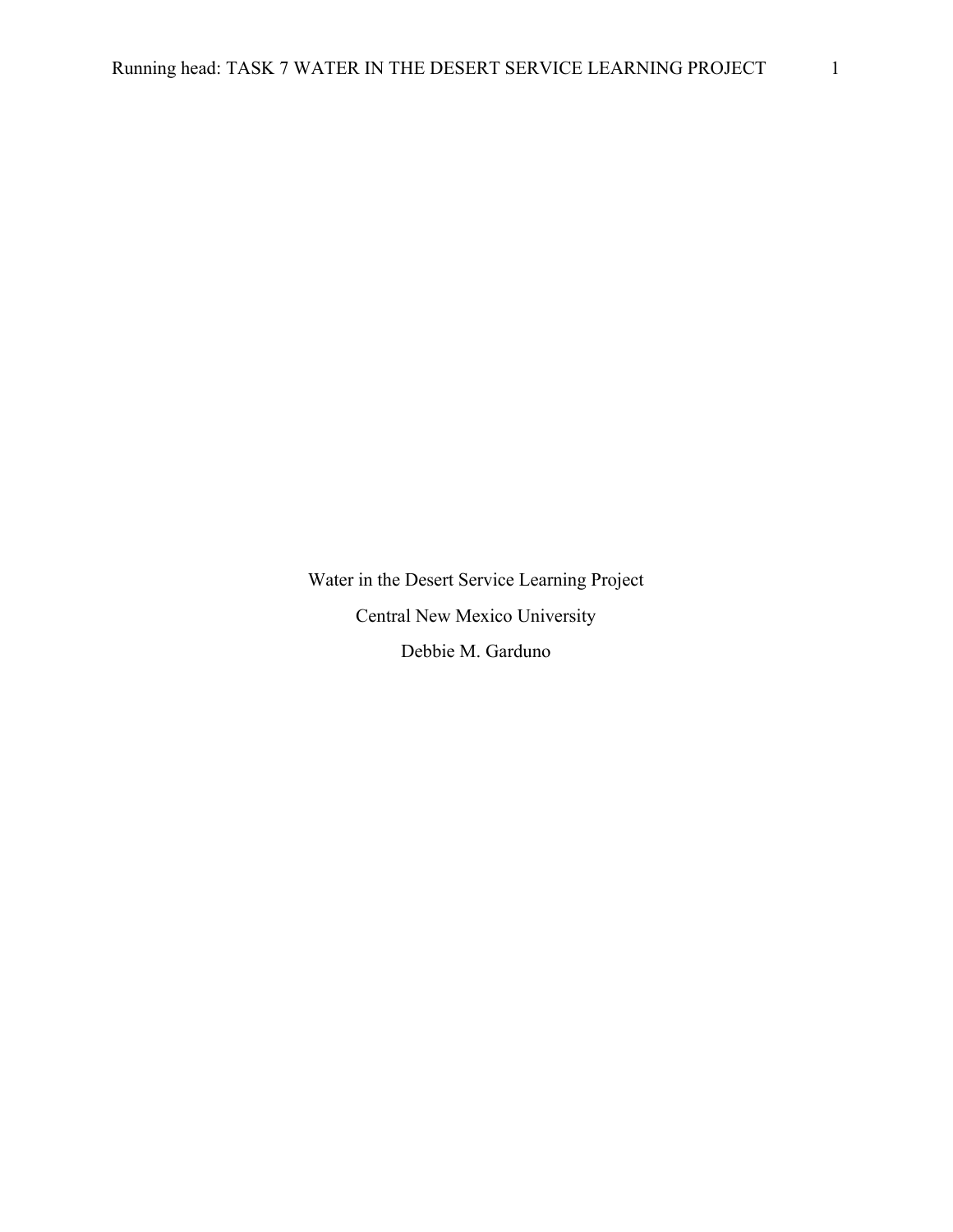## **Literature Reviews & Project Goals**

In the documentary, it explained how water creates and gives life. We use water every day, which is being taken for granted. We have a US crisis, but mainly in the Southwest due to the extreme temperatures or climate change. The tropical dryness is expanding north to the Colorado River that is at its lowest in years. Thirty million people depend on it in the Southwest. It is a distressed river with potential catastrophic problems. Users of the water include Southwest California, Phoenix, AZ, Las Vegas, NV, Palm Springs, CA, Tucson, AZ and Albuquerque, NM. This is not the first time that the Colorado River had this problem. It happened 800 years ago, when tens of thousands of Indians abandoned the area. Today the river is two degrees warmer. All this combined is causing health implications and poor water conditions, which is very contaminated (Thebaut, 2008).

1.2 billion people do not have water. By 2015, they estimate 3 billion people will not have water. The lack of water is affecting the quality of life. Manifest Destiny told pioneers to inhabit the land. We have a very complex water system and as a result, states are starting to fight for water and one commentator said that there is a great big fight that will be coming (Thebaut, 2008).

In 1922, they had the Colorado River Compact that divided through the states but the data was based on old water levels. Las Vegas gets 90% of its water from the Colorado River and is now looking for ways to conserve and reuse water. California gets water from the Colorado River Aqua duct, which was designed to serve 20 million people but is currently serving 37 million people. The prospective future demands are anticipating serving about 60 million people. Water and energy usage is related. If we save energy, we can save water. California is the number one user in the SOUTHWEST. We may have created an unsustainable environment.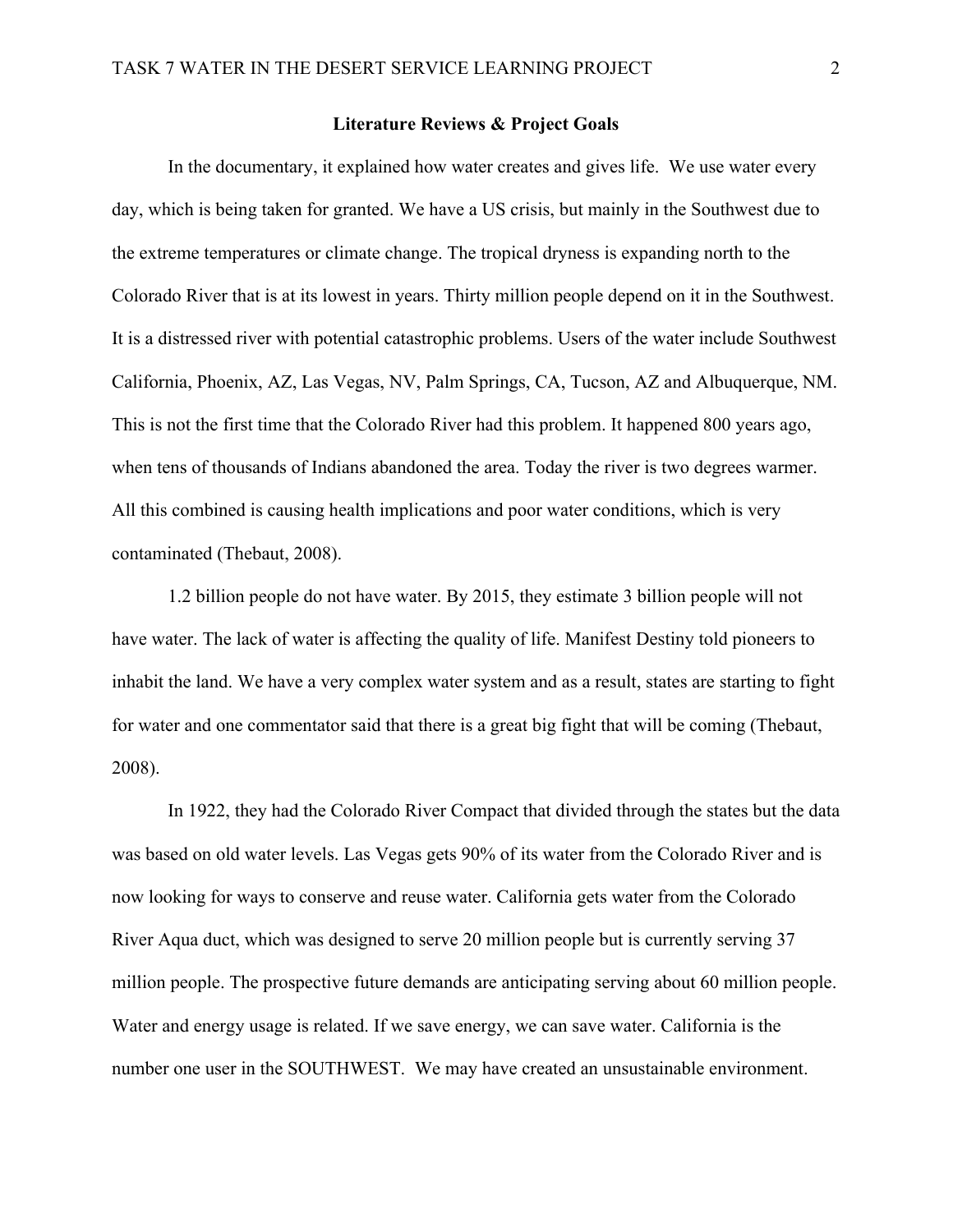The population strains the underground reservoirs. We do not know how much water there is left in the reservoirs. Mining water will never be replaced. Palm Springs is serving 400,000 people and the reservoirs have been depleted to the point that the ground level has dropped one foot. Phoenix has 4 million people. The area users that are closest to the origin of the Colorado River have the first rights, who rely on aquafers and individual wells. In New Mexico the Rio Grande Water is threatened, therefore, Albuquerque is planning to export water from the river. The Native Americans are living in third world conditions. They use about 10 gallons per day per person where the rest of the nation is using 160 gallons per person per day. The quality of water their using is unclean, causing health problems and yellow teeth. The Landmark Winters Doctrine promised to give water to reservations. The Indians are saying they do not want paper water they want wet water. A one billion dollar Navajo Project is in the process of starting (Thebaut, 2008).

Washington needs to create policies for the future for land, water, energy, and air. We need a leader not a dictator for this task. SOUTHWEST states have signed a National Water Policy for a new water supply, which affects the city, state, and reservations. These seven states need to become self-sufficient by taking advantage of watersheds, recycled water, and rain runoff. Another solution is "showers to flowers" for recycled water. Desalinization is very expensive, requires of lot of energy, and creates a problem of how to dispose salt brine. One solution recommended is to use solar energy, which is plentiful in the Southwest. This planet is sick. Things that there are experimentation on are low water plants, green construction materials, and much more. We have to prepare for a catastrophic event by making small changes in our daily habits and make people understand proper conservation methods. All is not lost if we make changes and we all invest we have a historical opportunity to make a difference (Thebaut, 2008).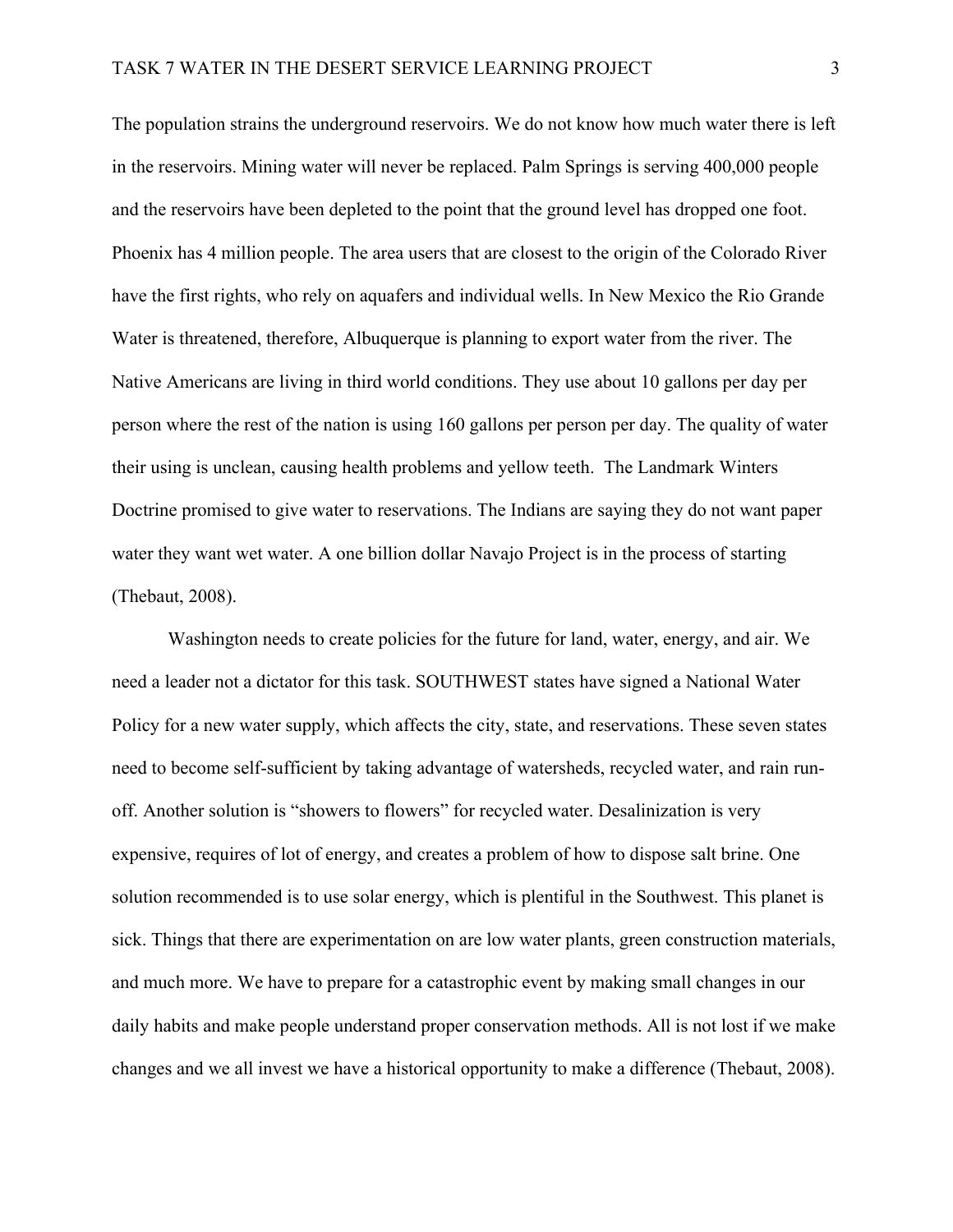## **Why Reduce Bottled Water Consumption Literature Review**

Reduced bottled water consumption is an enormous target behavior at CNM Campus. Most importantly because the bottle is composed of petroleum oil. Many bottles that a person believes are getting recycled are actually not recycled at all due to the composition of the bottle. When I watched a video for a different class in a previous semester, I learned that plastics never go away. Prior to this, I was under the impression that they were biodegradable. I also was not aware that plastics could be a contributing factor to respiratory problems, the health of an individual's brain, and a person's behavior. Nor did I realize that plastic manufacturing is such a profitable business that when a few people have attempted to stand up to change environmental conditions so that laws are made to make our environment a sustainable one. Some large productive businesses fight the environmental changes because they do not want to lose the substantial profit. When one bottle of water is created,  $\frac{1}{4}$  liter of oil plus 2 liters of water is utilized to make just the bottle, and then manufacturers have to fill it with another liter of water. The FDA exempts bottled water from the standard regulations in regards to the chemical composition of the bottle. Among the chemicals made from the composition of the bottle in combination with the water that it is filled with are the following potential bacteria and chemicals coliform bacteria, heterotrophic plate count (HPC) Bacteria, Pseudomonas aeruginosa bacteria, arsenic, nitrate, trihalomethanes and phthalate (DEHP) (CNM, 2013).

Coliform Bacteria is an extensive classification of germs utilized to indicate possible signs of fecal contagion that are often innocuous alone. The catastrophic varieties of this kind of bacteria can be formed by microorganisms composed of fecal substances or E. coli bacteria that may create poisons within a person's body that can cause them to vomit, have diarrhea, or cause severe diseases in kids, seniors, or other susceptible populations. Pseudomonas aeruginosa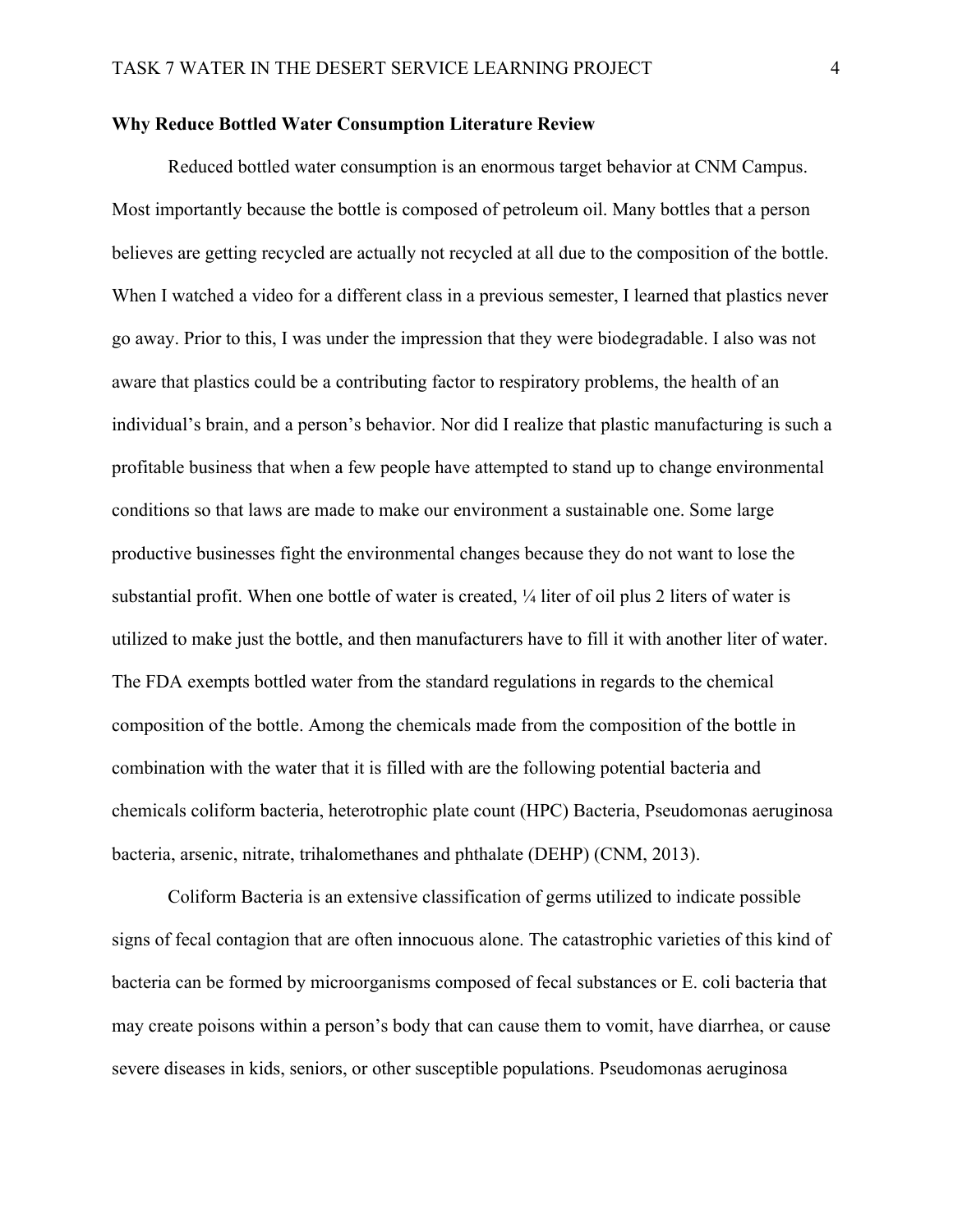bacteria has been known to have similar affects as in the Coliform Bacteria and is not regulated by the FDA (CNM, 2013).

HPC bacteria experiments have proven that there is an indication in regards to public health between the manufacturing process of the bottle as well as the water source. Arsenic is a known human carcinogen that can contribute to problems with the skin, nervous, reproductive or developmental systems in human bodies (CNM, 2013).

Nitrates, DEHP, and trihalomethanes, which is related to the chemicals in chloroform and has devastating health risk affects for everyone from the potential to cause "blue baby syndrome" (Postman, 2016), caused by intervention of the blood's capacity to carry oxygen, other genetic deficiencies, miscarriages, endocrine organism disruptions, and many different forms of devastating types of cancers. DEHP is also not regulated by the FDA.

That's not all, it is also using up our natural resources that could be utilized to regenerate and produce a more sustainable life for all of us. In the articles and documentaries, which I viewed it, indicated that it is affecting all of our life forms by the toxic effects. Because tap water has to be tested so often, it is actually much less toxic than many of the bottled water brands. Were you aware that 22% of the bottled water available for purchase and to merchandise for consumption, contains a minimum of one toxin in the compositional materials used to make the bottled water that every consumer drinks?

The Colorado River Delta is now the endless mudflat that was once the mouth of the Colorado River. It once covered an area the size of Rhode Island nearly 2 million acres from Arizona to the Sea of Cortez. The mouth of the water of the Colorado River is just about all dried up because it took just 80 years, one lifetime for upstream dams to stop the river that now supplies California with much of their water supply. If we were, just given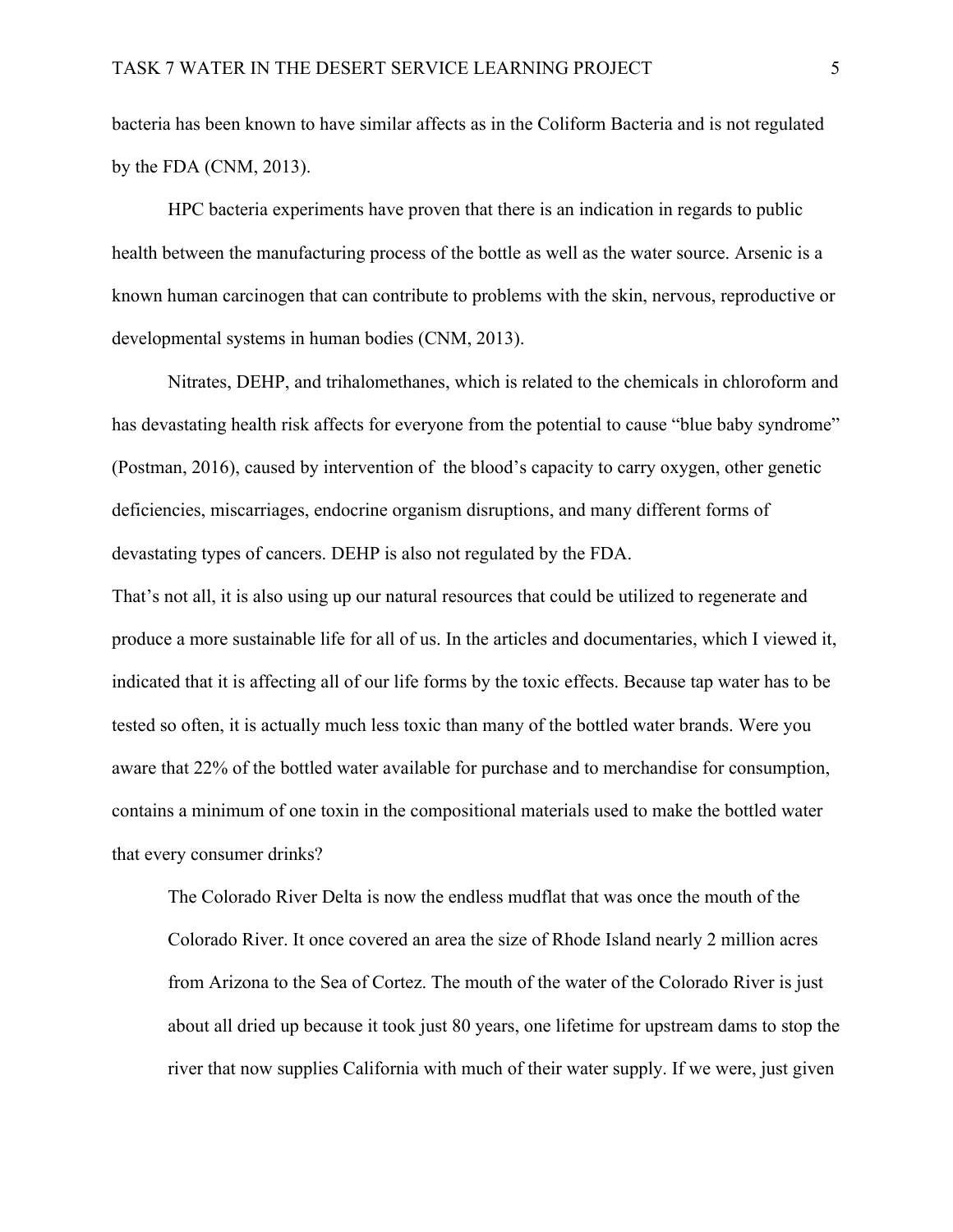1% of the rivers flow, we would be able to reconnect the Mexicali or Las Vegas, NV and the deltas would have the ability to generate new plant life, spawn more fish for fisherman, trees for birds, and other wildlife animals (Cousteau  $\&$  Smith, 2015).

If we all just took one-step towards making the most of our resources and were willing to work together in a consolidated effort we could make a huge difference. The world would be more beautiful, scenic and sustainable for everyone. All it takes is one change and one decision at a time moment by moment, to be inspired to take action and be willing to stand up to make the world a better place to live in.

#### **Probable Barriers & Benefits of Reduced Bottled Water Consumption**

Some of the barriers include the resistance to change from corporations such as Nestlé's that have lobbyists working to stop National Parks from going bottled water free. They have invested well over 10,000 dollars to prevent this from happening. From a student's perspective, students tend to be overwhelmed and have busy lifestyles, they do not always take time or they forget their bottle of water at home. In addition, many people just are not aware of the devastating effects caused by the usage of bottled water exhausting resources such as water and petroleum oil (DeRusha, 2016c).

"The International Bottled Water Association (IBWA) is the bottled water industry's trade association and a mouthpiece for Nestlé in Congress." (DeRusha, 2016, September) Multiple times it has pushed legislators to present linguistic into the "House Interior and Environment Appropriations bill" (DeRusha, 2016a) that would result in the illegalization for parks to apply aid in order to become free of water bottles. It has been disclosed that they are primarily promoting the usage of bottled water to safeguard the revenues their industry at the cost of our parks and the environmental consequences that is derived by the plastics. When a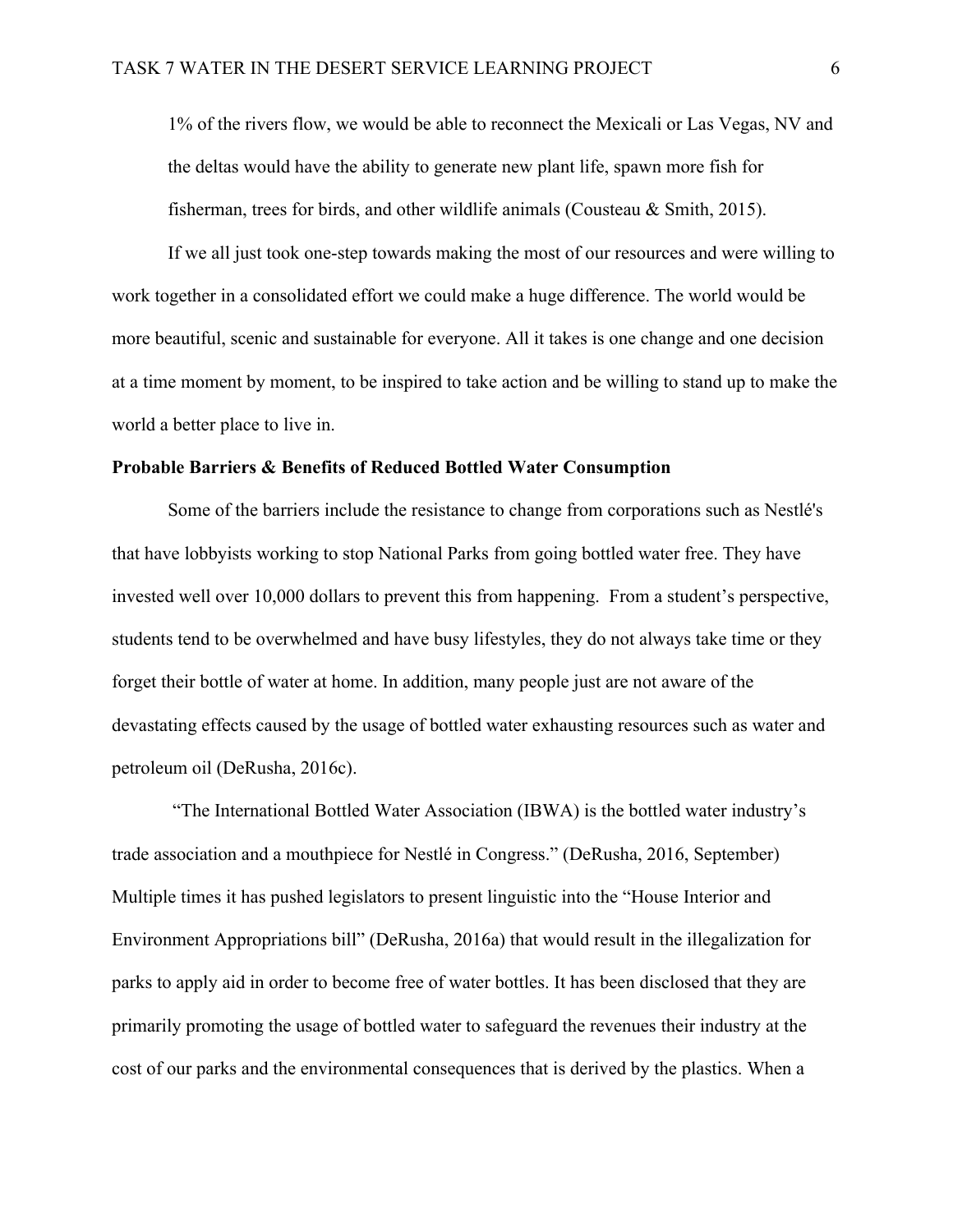person sees what it does to an ocean, the consequences can be even more severe because it effects our clean water supply. Trash is blown in from the ecosphere primarily plastics which drifts all over the place in a whirl. This gigantic assortment of debris is well known as the "Great Pacific Garbage Patch." (DeRusha, 2016b) This is an enormous hazard injuring and even killing oceanic life and the healthiness of humans. Plastic is not biodegradable. Therefore, it never disintegrates it keeps stacking up in landfills, bottlenecking rivers and streams, and accumulating in places like the Pacific Ocean. It has been discovered that over "15 trillion pieces of plastic are floating in the world's oceans." (DeRusha, 2016b) The majority of the plastic began as garbage on land. In addition, ocean life like zooplankton is weighs less than the fragments of plastic with a proportion of 36:1.

The benefits are that places like the Colorado River could be rejoined with places like the Mexicali. We could regenerate our water supply by freeing up some of the water in the damns, deltas would generate plant life, fish would spawn, forests, and wildlife could inhabit and replenish some of our natural resources. The environment would become sustainable rather than creating chaos within our environment by draining the resources and causing overwhelming consequences.

The results of the CNM's Water in the Desert Project Survey indicated that the majority of students spend most of their time on the Westside Campus. Eighty-two percent of those surveyed already bring their own reusable water bottle to the campus most of the time. Less than half of the students used the hydration stations. Only one person in the survey indicated that they occasionally purchase bottled water on campus. Thirty-six percent of the students are not utilizing the hydration stations on campus. The barriers in using the hydration stations ranged anywhere from keeping bottled water in their car, the location was not convenient for them,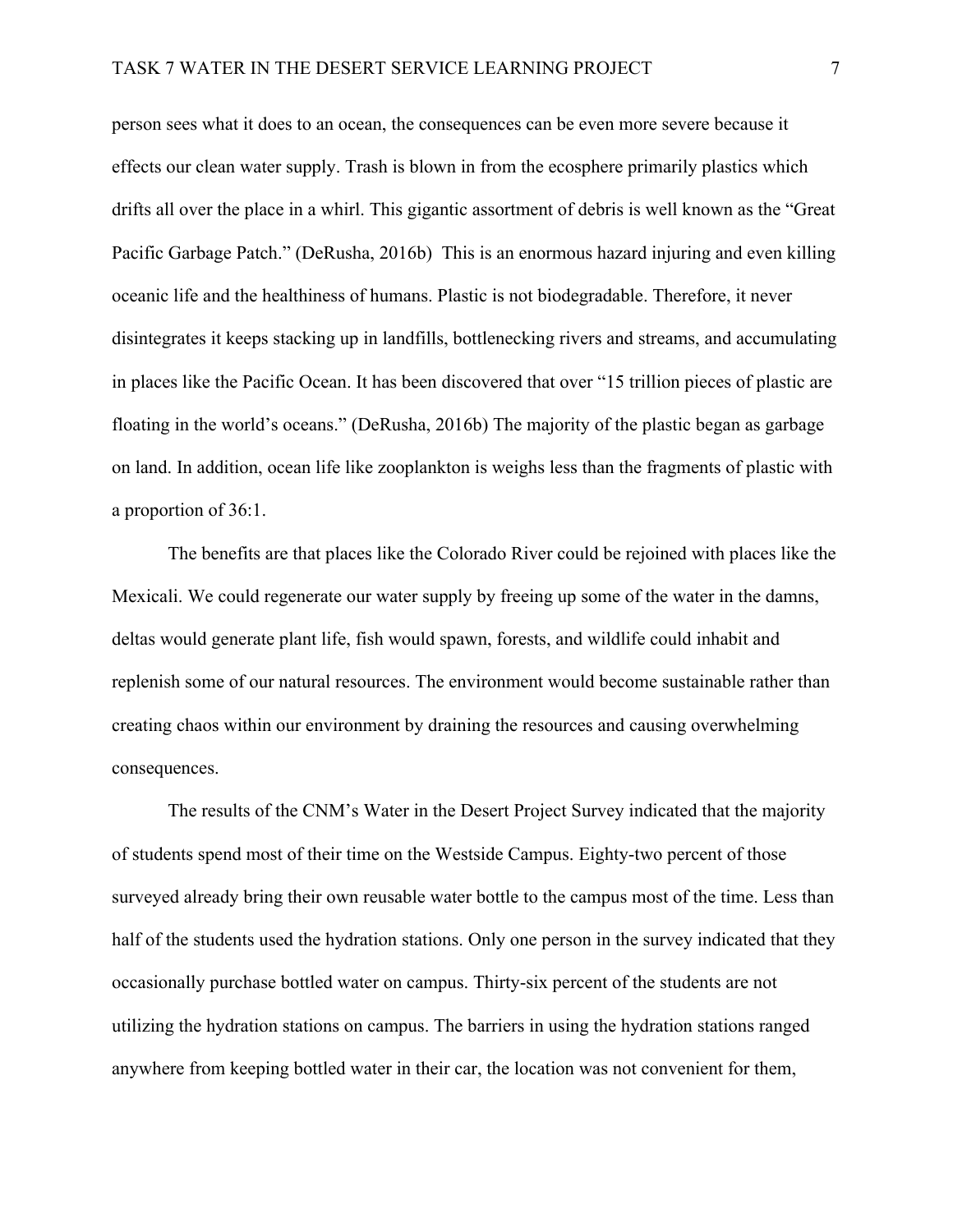never considered using one, the taste. One survey was even more descriptive in their comments and mentions that there is an odd taste when they have not changed the filter. However, overall the sample population was not large enough to do an accurate survey. Furthermore, I do not feel that it was a good representation of the student body because until I took an environmental science class I was clueless in regards to the information about bottled water as well as how plastic bottles are made. It is crucial to make data accessible and easily available if the goal is to have a sustainable and healthier environment.

### **Development of Outreach Tool Summary & URL**

In designing the evidence-based outreach tool, I learned that it is important to appeal to all facets of the group that will help to change their lifestyle benefits because of their passionate desire to make the environment sustainable in the future. It is a critical element to ask the right questions in the survey so that a person can explore some of the potential barriers, and incorporate benefits as we well as strategies to help change habits. These steps can create a successful online tool. It is important to understand the populations motivation such as social norms, social diffusion, communication, prompts, visuals which appeal to their senses, ideas that make an impact, and whether the issue is important to them or they just aren't thinking about future resources. It's also important to encourage them with what can be accomplished by working as a team that cares about our environment because a group effort can accomplish much more than just one person at a time.

The items that I would like to change in the online tool would be to double check grammar and spelling as well as possibly try to achieve a better picture and sound quality if possible given the technical issues of our cell phones created by downloading information to the computer.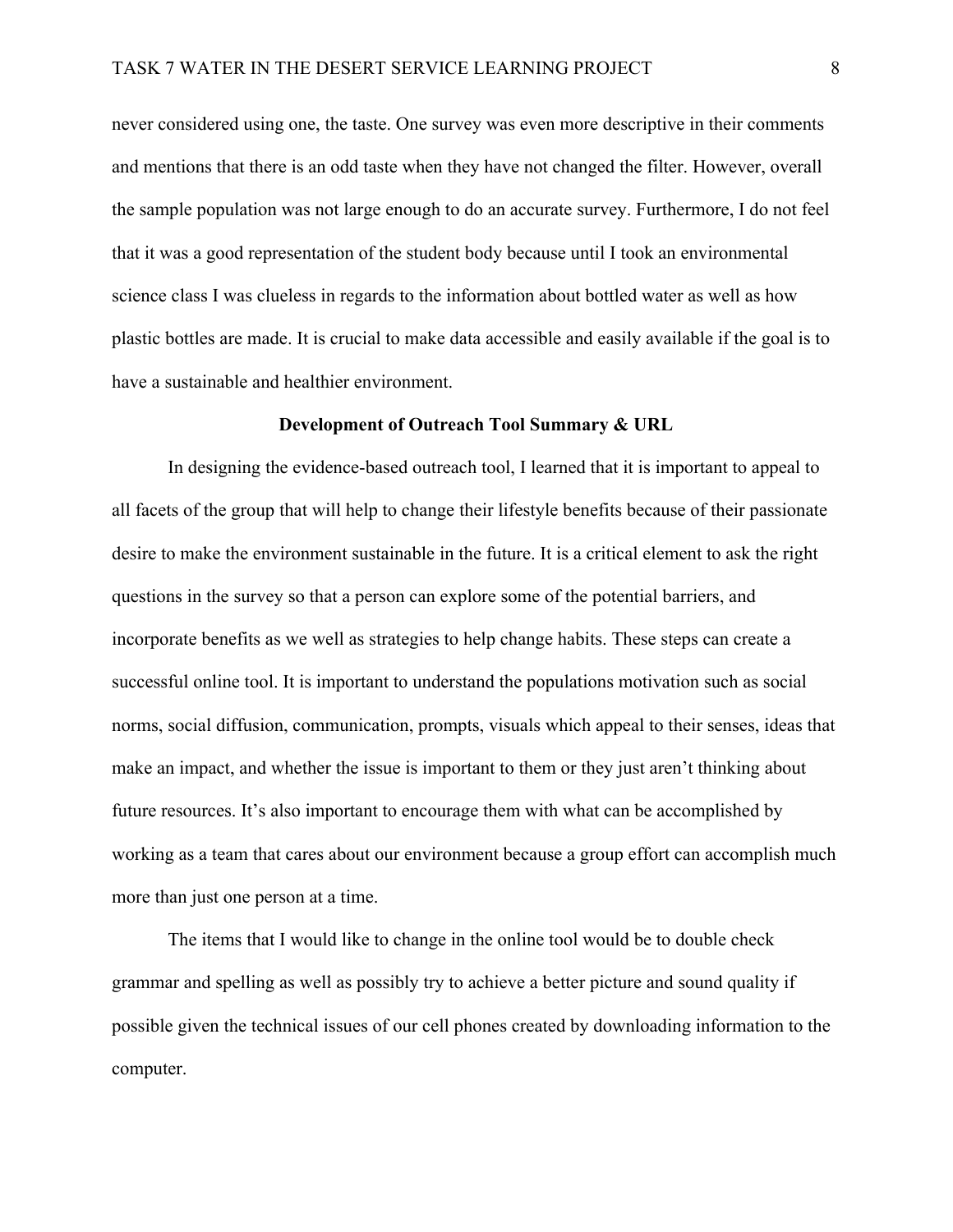# **Analyzing the Collected Data**

The aspect of the outreach tool designed that is working well is the content used in the online tool.

The aspects of the outreach tool designed that are not working well and should be improved are the quality of the picture or text content and lighting used in the video. There was also a comment that was made that there should be more time allotted in order to read all the content in the video. In addition, it was also mentioned that it would be more visually appealing if the video was in mp4 format and not recorded with a camera.

### **Psychological Principles Used to Improve Online Outreach Tool**

There are several psychological principles that were used to develop and improve the outreach tool. Among them is working to ensure that the person designing the tool is speaking the communities language so that the outreach tool will appeal to their senses. Utilizing the auditory perspective an energetic musical piece was selected to adhere to that particular sense for an individual that is motivated through an auditory viewpoint. There is also an auditory digital perspective, which is where the charts come in that illustrates the way that a plastic bottle of water is composed. By making the outreach tool visually appealing a designer appeals to individuals that are motivated by having the ability to see the results when individual's work together to reach a common goal as well as demonstrating what has been keeping our resources from being sustainable. In addition, by incorporating the true and false questions, the individuals that are more interactive tend to get more involved and in some instances are inspired to take an active role in the environment or project.

The optimal distinctiveness theory that proposes individuals are continually juggling to balance common goals while maintaining their individuality was also incorporated in the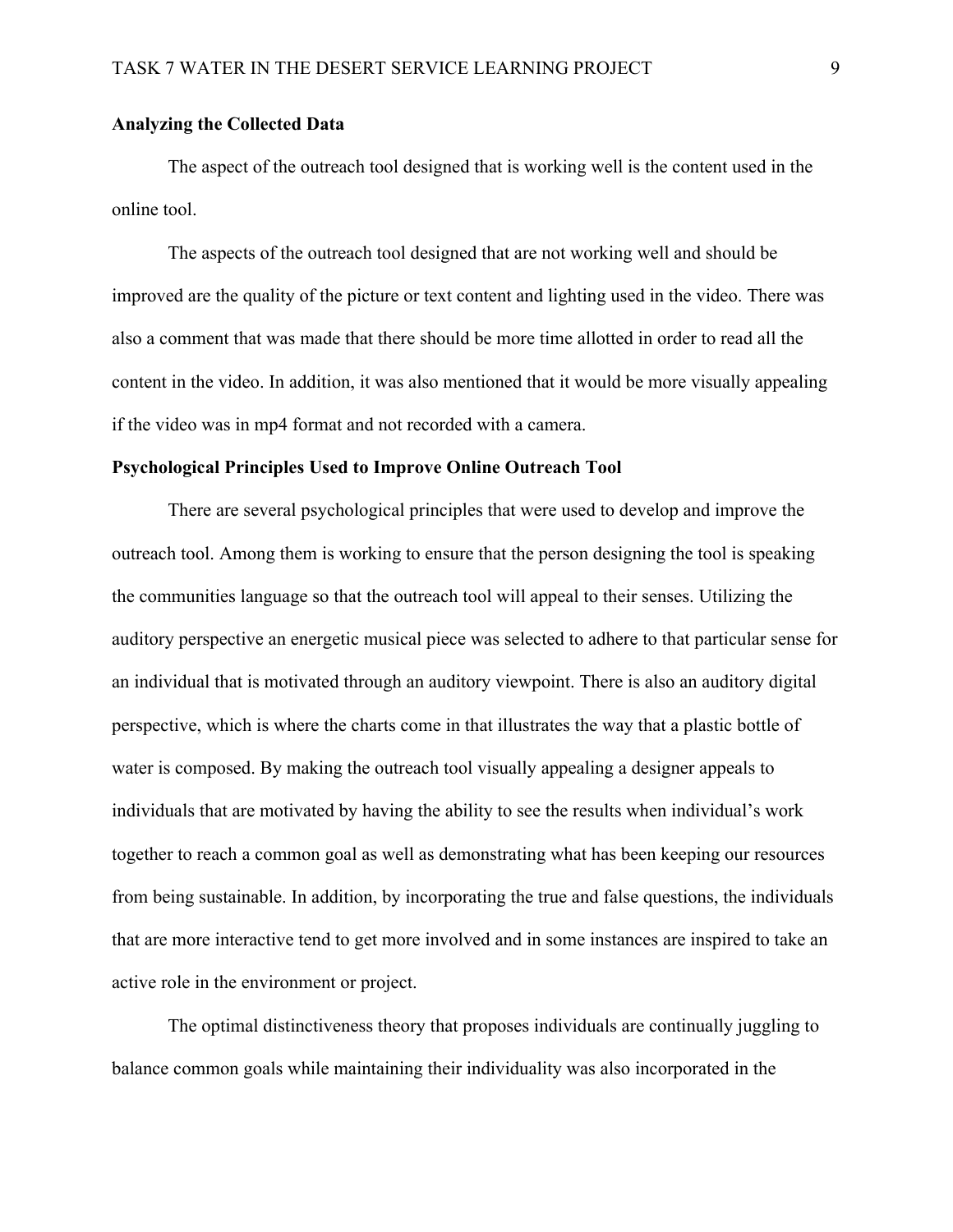outreach tool. The prospect theory was utilized by providing a basis that will benefit people through awareness of the effects that to diminish the effects by working together to solve the problem.

Additionally, some of the six principles of influence were also used in the outreach tool. The psychological principles used within the outreach tool that incorporate the principles of influence consist of scarcity, social proof, consistency and commitment, likeability and authority.

Scarcity was demonstrated using the dams and the effect that it had on the Colorado River. Social proof was illustrated through the idea that by working together 1% of the dam could be released so that fish would be able to spawn. It was also encouraged through suggestions of bringing reusable water bottles and using the hydration stations. Consistency and commitment were emphasized by encouraging viewers to act now by making a decision to help the environment and conserve water resources. Likeability was illustrated throughout the process by appealing to the population of individuals, who attend or work at CNM. Authority was utilized by the quote that was used in the presentation from Cousteau's expedition documentary in regards to the Colorado River.

The outreach tool was improved by making the presentation longer to compensate for individual reading times. The audio quality was changed to an mp4 quality and picture quality was improved by creating a video directly from the PowerPoint presentation. The video was uploaded to YouTube instead of making the video through the camera. There were also some corrections made for consistency throughout the video as well as a making a spelling correction.

The link to the outreach tool is https://youtu.be/hwIOT4nES20.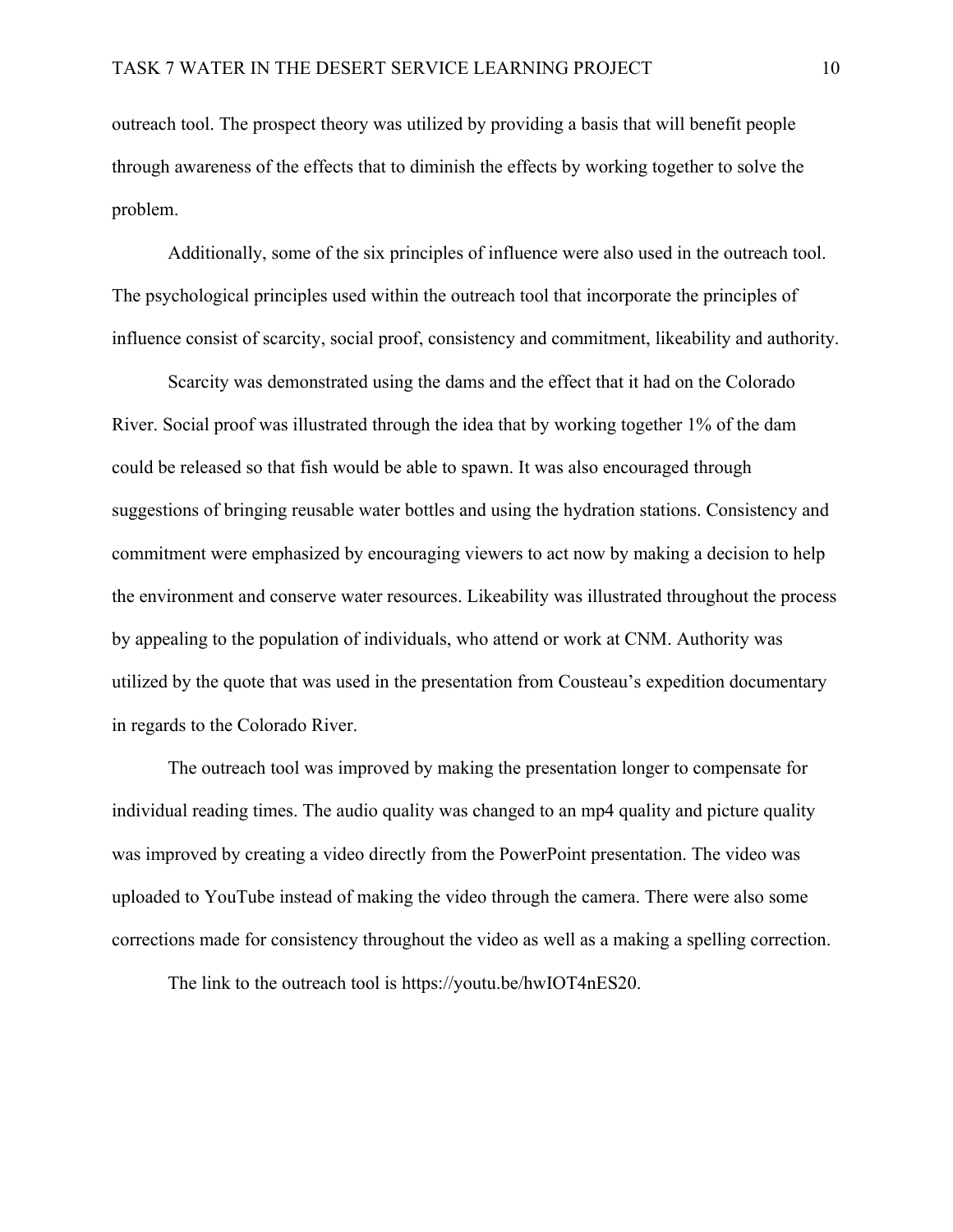## **Summary of Reflections**

Upon reflection and review of the survey and from analyzing the collected data, I learned that 30% of the participants that randomly agreed to participate in the survey were surprised that bottled water could be more toxic than tap water and learned about the effects plastic has on the landfills. An additional 10% of those participants were also stunned that the dams had such a negative impact on the Colorado River. Thirty percent of the participants also felt that the tool helped to reinforce their beliefs in regards to using tap or filtered water. Thirty percent of the participants indicated that there wasn't enough access to reusable bottles on campus and that they were too expensive for them to purchase at stores or on campus. Ten percent of those participants indicated that they did not like the taste of regular tap water. In fact, the survey revealed that 80% of the participants would keeping bringing their own reusable bottles of water, start bringing reusable bottles of water, or use the water fountain. Twenty percent of the participants specified that convenience was more important to them than the toxicity of bottled water, 20% of those participants specified that they would continue using bottled water.

Upon reflection and review of the strategic development utilized within this project, I learned that if this campaign is to be successful it is a critical element to reinforce the desired target behavior by using prompts. It is vital to address potential barriers before they are mentioned by survey participants through online tools that includes, for example, research that is available. In fact, it is imperative to educate people on facts that involve living in a sustainable environment and the real cost of convenience. While there are some participants that are motivated to help, convenience ends up winning out in 20% of the cases due to their schedules and lifestyle. The majority of participants, which in this case is 80% of the students, faculty, and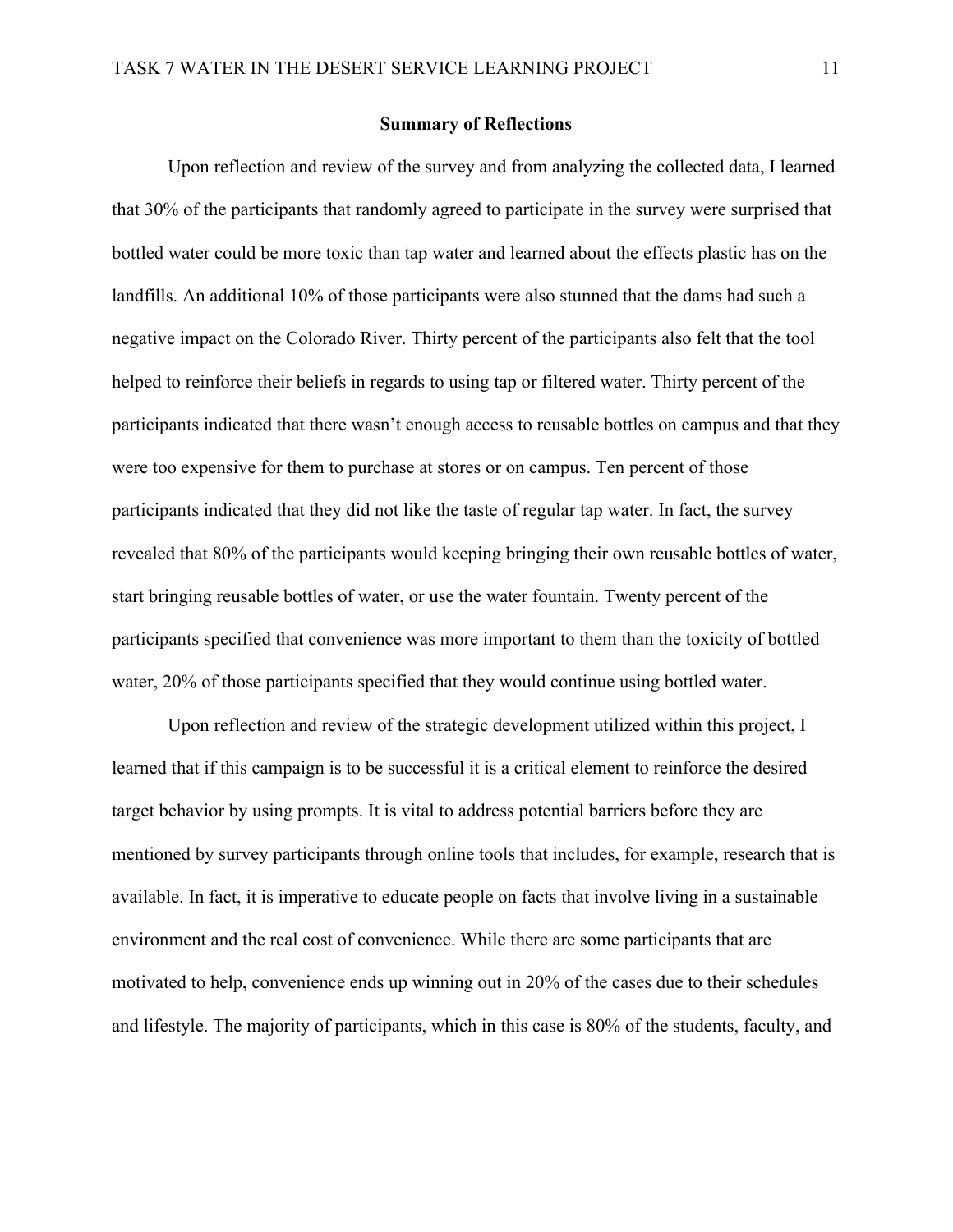staff that randomly participated in this study verified that the online tool either reinforced their beliefs or made them aware of the ultimate price of convenience. These participants strive to achieve success in living a healthy lifestyle and a sustainable environment. However, 30% of the participants did indicate that the cost and accessibility of the reusable water bottles when they forgot their own at home made a significant difference in their decision. This survey, however, only represents a small sample population of students, faculty, and staff within the current CNM population.

The confidence level in this evaluation of the online outreach tool is significantly greater than it was when I first introduced it to a small group of participants. After receiving feedback through the survey in regards to the information, visual, and audio quality illustrated on the online tool is at 90%. The reason that it is only at 90% is that I preferred the audio that was in the first video that I feel demonstrated the mood of the video better than the current video. However, the audio track was the best that I could find for the extended length of the video that was approved by YouTube. The timing is also dependent upon the capability and rate of speed in which the outreach tool is read. In addition, there always seems to be room for improvement in any literary or art project. Limits are placed only by the creativity of the individual that created the original project. As times change and more information is learned and captured through journals, literature, and the availability of approved audio tracks visual projects will be enhanced with time and knowledge.

# **Reporting**

I am giving my permission for the online outreach tool to be posted on the CNM website, which I have renamed ad *Sustaining Water for Desert Communities.* The video is described as an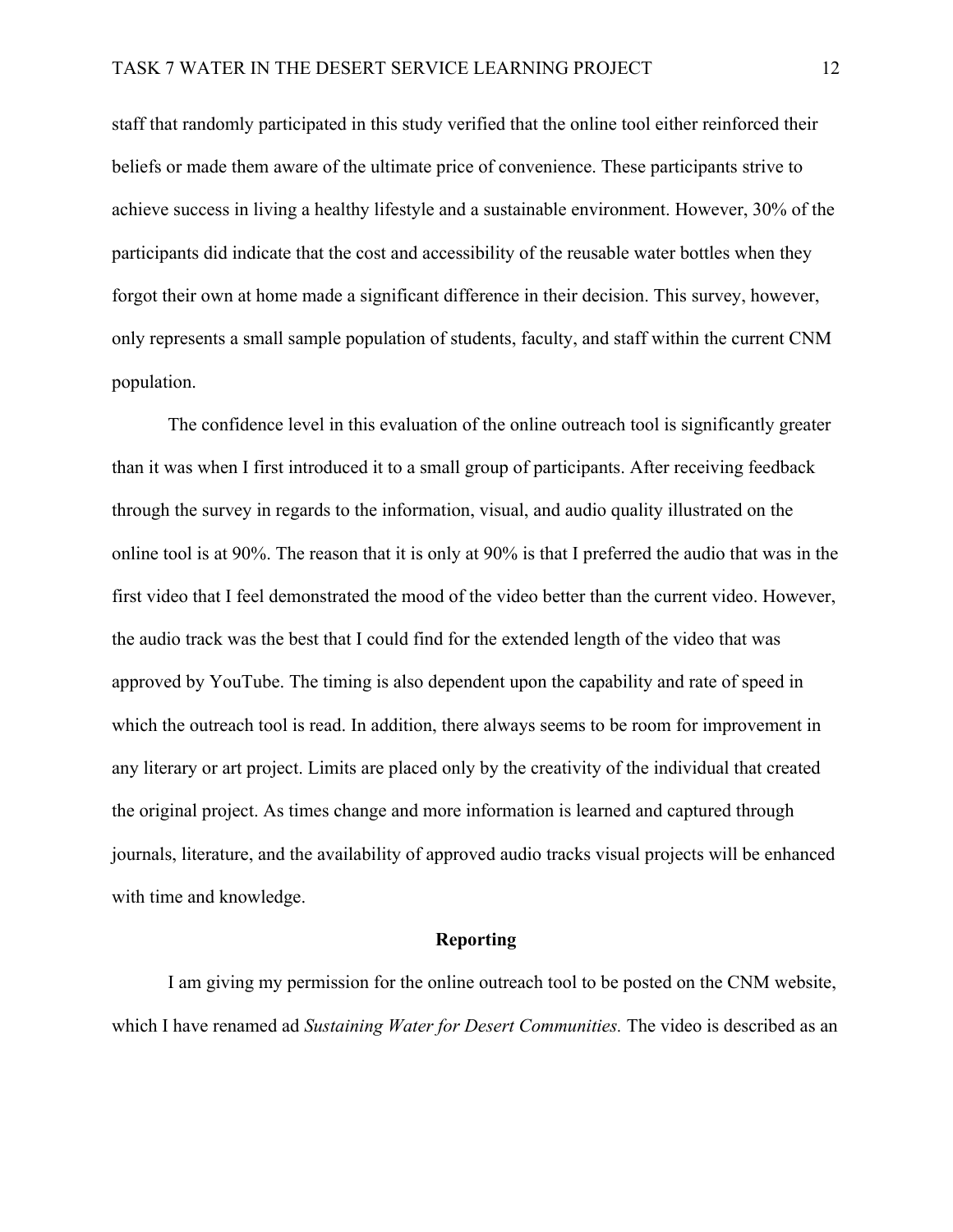interactive video that provides information on bottled water vs. tap as well as information to inspire individuals to work together to create a sustainable environment.